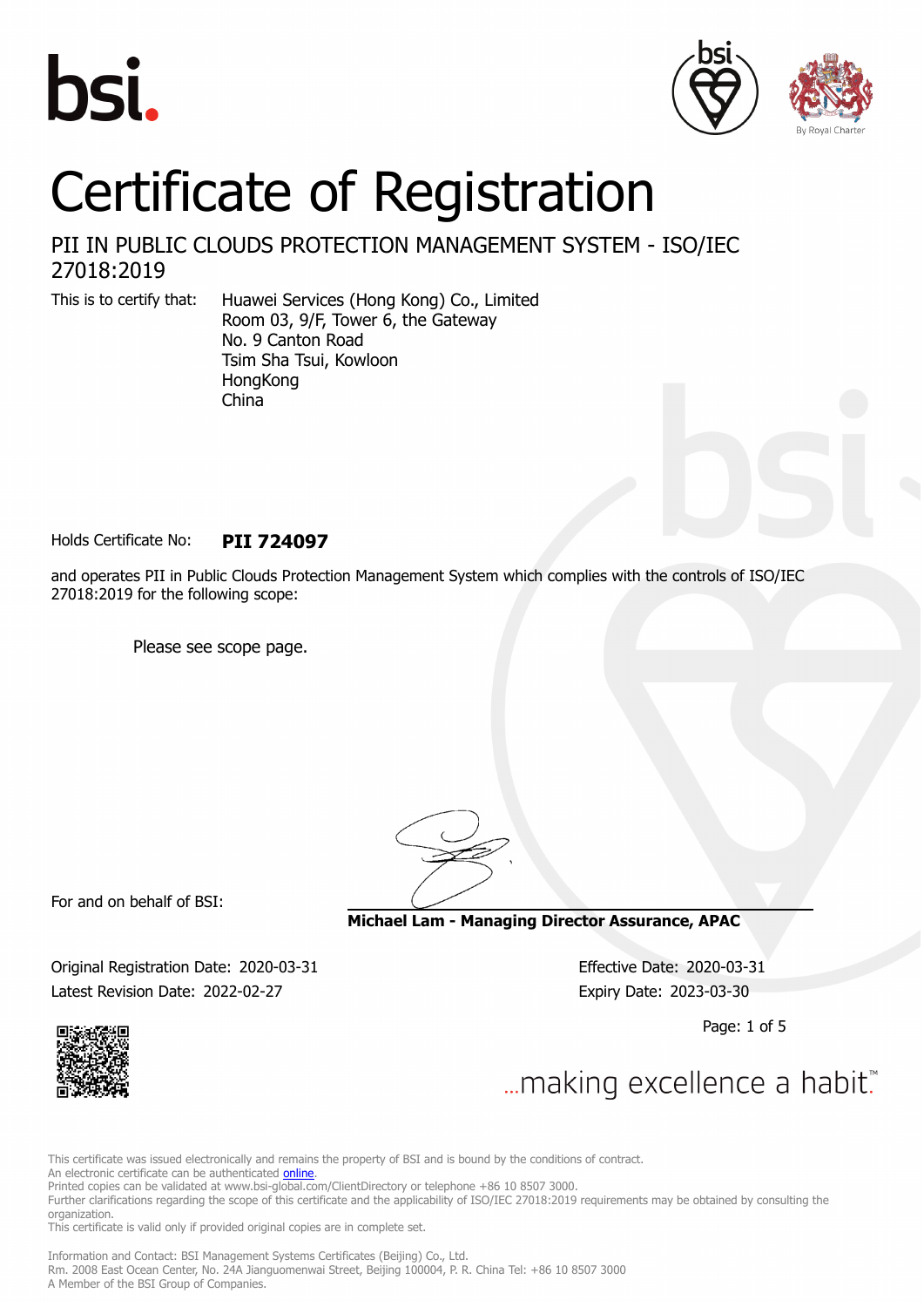## Registered Scope:

The provision of business operation and maintenance services of Huawei Mobile Services in Asia(exclude China Domestic areas), Africa and Latin America areas, including: HUAWEI ID, HUAWEI Mobile Cloud, HUAWEI AppGallery Connect, HUAWEI Themes, HUAWEI AppAdvisor, HUAWEI IAP, HUAWEI Health, HUAWEI AppGallery, HUAWEI Wallet, HUAWEI Browser, HUAWEI Assistant·TODAY, HUAWEI Ads, HUAWEI GameCenter, HUAWEI Music, Petal Search, Petal Maps, HUAWEI Push, HUAWEI Video, HUAWEI Books, and HUAWEI Member Center. The provision of business operation and maintenance services of Huawei Mobile Services in Russia areas, including: HUAWEI AppGallery, HUAWEI Wallet, HUAWEI Browser, HUAWEI Assistant·TODAY, HUAWEI Ads, HUAWEI GameCenter, HUAWEI Music, Petal Search, Petal Maps, HUAWEI Push, HUAWEI Video, HUAWEI Books, and HUAWEI Member Center. The provision of business operation services of HMS Core in Asia(exclude China Domestic areas), Africa and Latin America areas. This is in accordance with the Statement of Applicability version 1.6 issued on October 18, 2021. (ref. ISO 27001:2013 certificate number IS 724096)

Original Registration Date: 2020-03-31 Effective Date: 2020-03-31 Latest Revision Date: 2022-02-27 Expiry Date: 2023-03-30

Page: 2 of 5

This certificate was issued electronically and remains the property of BSI and is bound by the conditions of contract. An electronic certificate can be authenticated **[online](https://pgplus.bsigroup.com/CertificateValidation/CertificateValidator.aspx?CertificateNumber=PII+724097&ReIssueDate=27%2f02%2f2022&Template=cnen)**. Printed copies can be validated at www.bsi-global.com/ClientDirectory or telephone +86 10 8507 3000.

Further clarifications regarding the scope of this certificate and the applicability of ISO/IEC 27018:2019 requirements may be obtained by consulting the organization. This certificate is valid only if provided original copies are in complete set.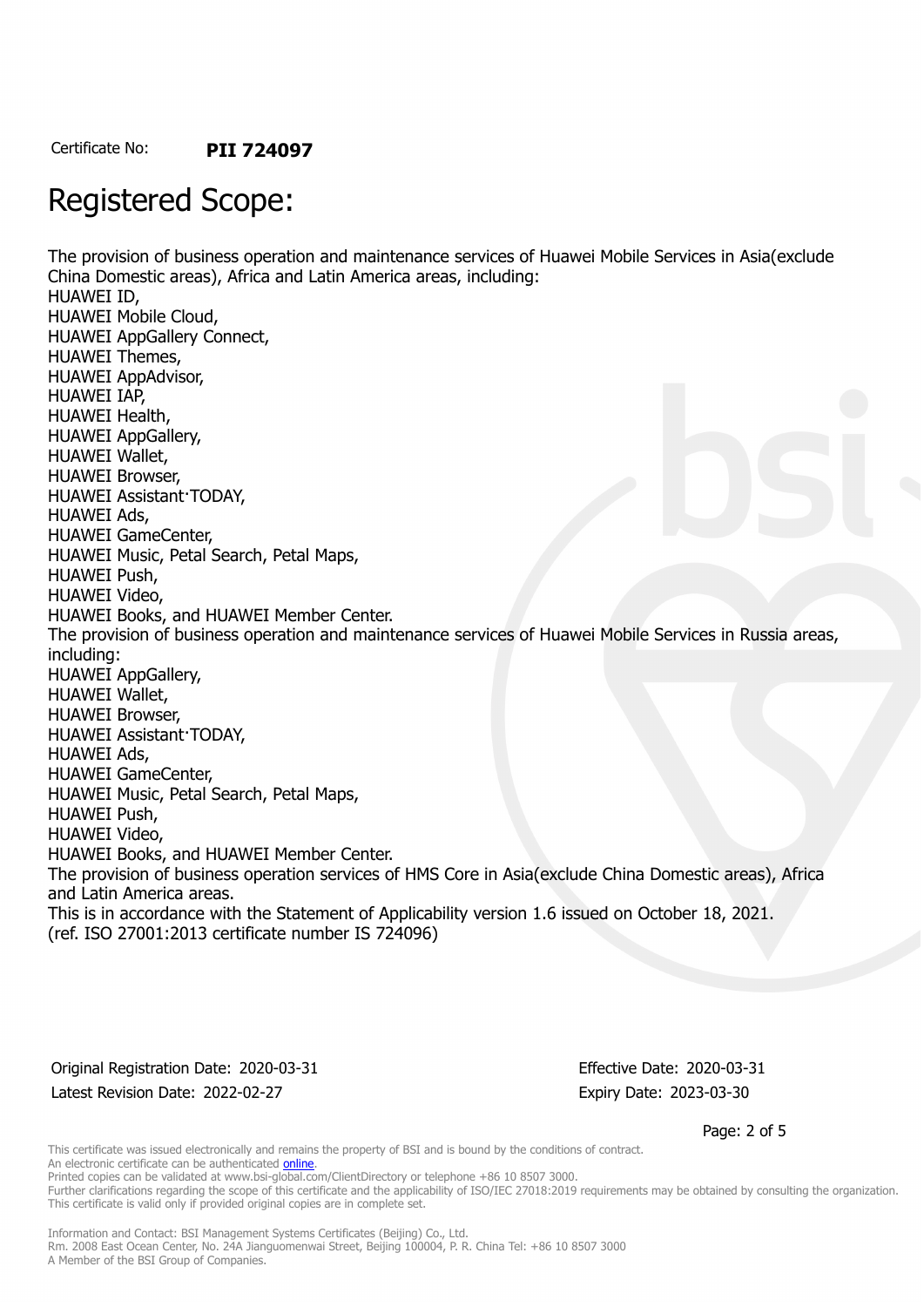#### Certificate No: **PII 724097**

Huawei Services (Hong Kong) Co., Limited Room 03, 9/F, Tower 6, the Gateway No. 9 Canton Road Tsim Sha Tsui, Kowloon **HongKong** China

Location **Exercise 2018 Location Registered Activities** 

The provision of business operation services of Huawei Mobile Services in Asia(exclude China Domestic areas), Africa and Latin America areas, including: HUAWEI ID, HUAWEI Mobile Cloud, HUAWEI AppGallery, HUAWEI AppGallery Connect, HUAWEI Themes, HUAWEI AppAdvisor, HUAWEI Wallet, HUAWEI IAP, HUAWEI Browser, HUAWEI Ads, HUAWEI Health, HUAWEI Assistant·TODAY, HMS Core, HUAWEI GameCenter, HUAWEI Music, Petal Search, Petal Maps, HUAWEI Push, HUAWEI Video, HUAWEI Books, and HUAWEI Member Center.

Original Registration Date: 2020-03-31 Effective Date: 2020-03-31 Latest Revision Date: 2022-02-27 Expiry Date: 2023-03-30

Page: 3 of 5

This certificate was issued electronically and remains the property of BSI and is bound by the conditions of contract. An electronic certificate can be authenticated **[online](https://pgplus.bsigroup.com/CertificateValidation/CertificateValidator.aspx?CertificateNumber=PII+724097&ReIssueDate=27%2f02%2f2022&Template=cnen)**. Printed copies can be validated at www.bsi-global.com/ClientDirectory or telephone +86 10 8507 3000.

Further clarifications regarding the scope of this certificate and the applicability of ISO/IEC 27018:2019 requirements may be obtained by consulting the organization. This certificate is valid only if provided original copies are in complete set.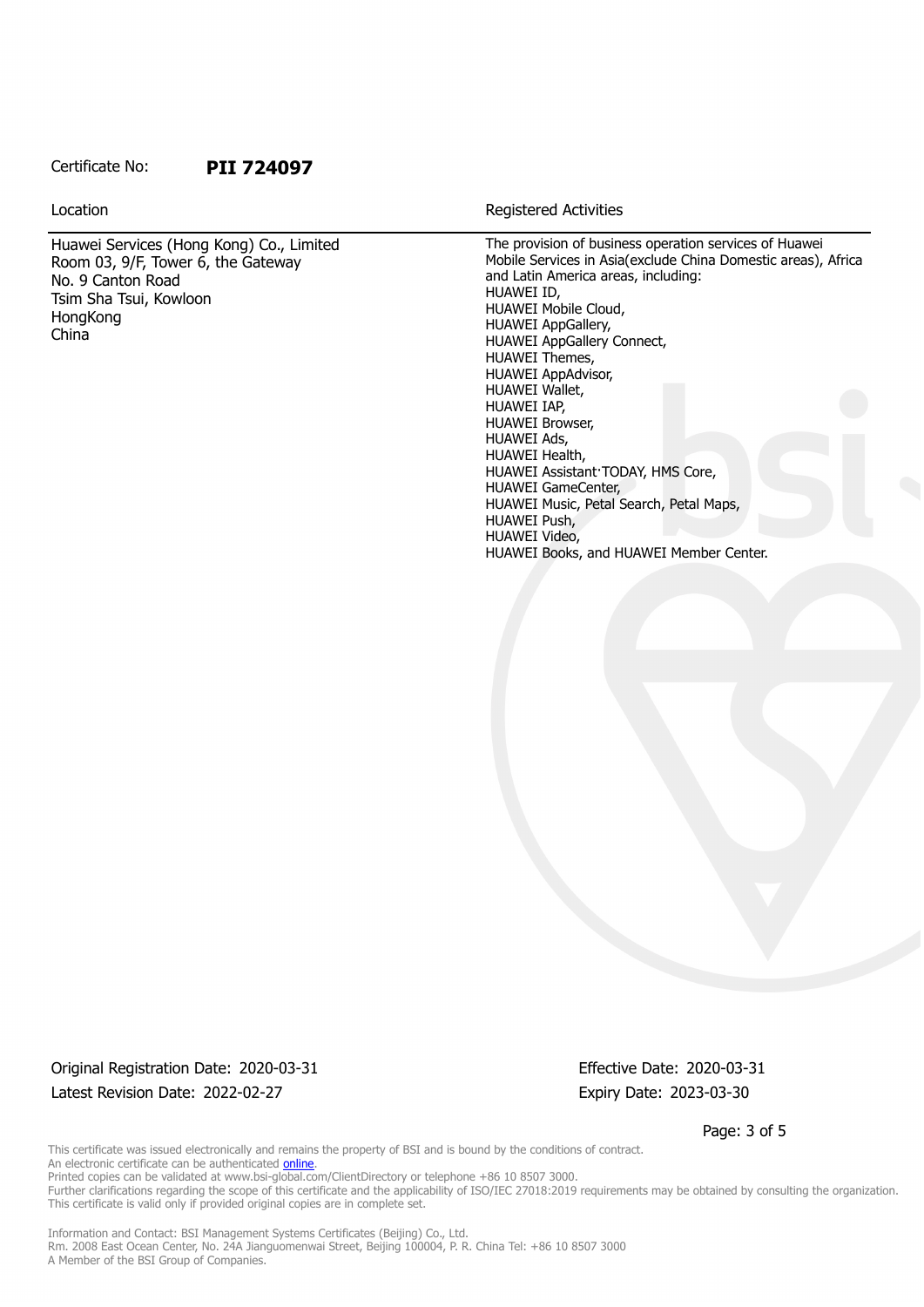#### Certificate No: **PII 724097**

| Location                                                                                                                                                   | <b>Registered Activities</b>                                                                                                                                                                                                                                                                                                                                                                                                                                                                                                                                                                                                                                                                                                                                                                                                                                                                                                                         |
|------------------------------------------------------------------------------------------------------------------------------------------------------------|------------------------------------------------------------------------------------------------------------------------------------------------------------------------------------------------------------------------------------------------------------------------------------------------------------------------------------------------------------------------------------------------------------------------------------------------------------------------------------------------------------------------------------------------------------------------------------------------------------------------------------------------------------------------------------------------------------------------------------------------------------------------------------------------------------------------------------------------------------------------------------------------------------------------------------------------------|
| Huawei Services (Hong Kong) Co., Limited<br>Survey No. 37, Next to EPIP Area<br>Kundalahalli, Whitefield<br>Bangalore<br>560066<br>India                   | The provision of maintenance services of Huawei Mobile<br>Services in Asia(exclude China Domestic areas), Africa and<br>Latin America areas, including:<br>HUAWEI ID,<br>HUAWEI Mobile Cloud,<br>HUAWEI AppGallery Connect,<br>HUAWEI Themes,<br>HUAWEI AppAdvisor,<br>HUAWEI IAP,<br>HUAWEI Health,<br><b>HUAWEI AppGallery,</b><br>HUAWEI Wallet,<br><b>HUAWEI Browser,</b><br>HUAWEI Assistant TODAY,<br>HUAWEI Ads,<br><b>HUAWEI GameCenter,</b><br>HUAWEI Music, Petal Search, Petal Maps,<br>HUAWEI Push,<br>HUAWEI Video,<br>HUAWEI Books, and HUAWEI Member Center.<br>The provision of maintenance services of Huawei Mobile<br>Services in Russia areas, including:<br>HUAWEI AppGallery,<br>HUAWEI Wallet,<br><b>HUAWEI Browser,</b><br>HUAWEI Assistant TODAY,<br><b>HUAWEI Ads,</b><br><b>HUAWEI GameCenter,</b><br>HUAWEI Music, Petal Search, Petal Maps,<br>HUAWEI Push,<br>HUAWEI Video,<br>HUAWEI Books, and HUAWEI Member Center. |
| Huawei Services (Hong Kong) Co., Limited<br>Krylatskie Hills<br>Krylatskaya Ulitsa, 17, Building 2<br><b>Moscow</b><br>121614<br><b>Russian Federation</b> | The provision of business operation services of Huawei<br>Mobile Services in Russia areas, including:<br><b>HUAWEI AppGallery,</b><br>HUAWEI Wallet,<br><b>HUAWEI Browser,</b><br>HUAWEI Assistant TODAY,<br>HUAWEI Ads,<br>HUAWEI GameCenter,<br>HUAWEI Music, Petal Search, Petal Maps,<br>HUAWEI Push,<br>HUAWEI Video,<br>HUAWEI Books, and HUAWEI Member Center.                                                                                                                                                                                                                                                                                                                                                                                                                                                                                                                                                                                |

Original Registration Date: 2020-03-31 Effective Date: 2020-03-31 Latest Revision Date: 2022-02-27 Expiry Date: 2023-03-30

Page: 4 of 5

This certificate was issued electronically and remains the property of BSI and is bound by the conditions of contract. An electronic certificate can be authenticated [online](https://pgplus.bsigroup.com/CertificateValidation/CertificateValidator.aspx?CertificateNumber=PII+724097&ReIssueDate=27%2f02%2f2022&Template=cnen). Printed copies can be validated at www.bsi-global.com/ClientDirectory or telephone +86 10 8507 3000.

Further clarifications regarding the scope of this certificate and the applicability of ISO/IEC 27018:2019 requirements may be obtained by consulting the organization.

This certificate is valid only if provided original copies are in complete set.